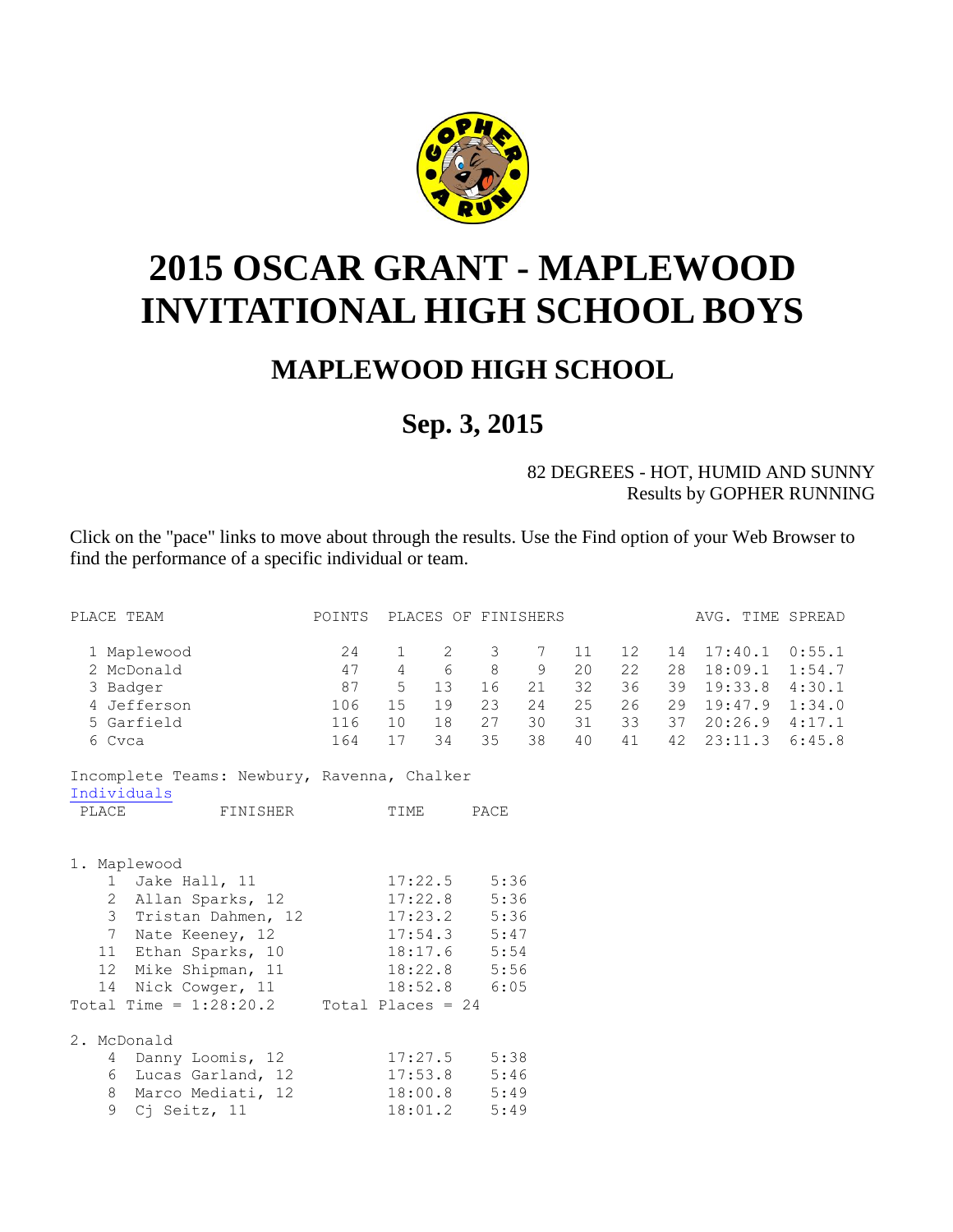<span id="page-1-0"></span>

|           |                |              | 20 Zack Fedyski, 12<br>22 Carson Fortune, 9                                                                                                   | 19:22.2 6:15                                 |         |      |      |           |
|-----------|----------------|--------------|-----------------------------------------------------------------------------------------------------------------------------------------------|----------------------------------------------|---------|------|------|-----------|
|           |                |              |                                                                                                                                               | 19:59.9 6:27                                 |         |      |      |           |
|           |                |              | 28 Tyler Worrell, 9                                                                                                                           | $20:51.0$ 6:44                               |         |      |      |           |
|           |                |              | Total Time = $1:30:45.2$ Total Places = 47                                                                                                    |                                              |         |      |      |           |
| 3. Badger |                |              |                                                                                                                                               |                                              |         |      |      |           |
|           |                |              | 5 Owen Reeher, 12                                                                                                                             | $17:50.7$ 5:45                               |         |      |      |           |
|           |                |              | 13 Cody Reeher, 12                                                                                                                            |                                              |         |      |      |           |
|           |                |              | 16 Ty Reeher, 11                                                                                                                              | 18:42.0 6:02<br>19:05.7 6:10<br>19:49.6 6:24 |         |      |      |           |
|           |                |              | 21 Davis Hunkus, 12                                                                                                                           |                                              |         |      |      |           |
|           |                |              | 32 Preston Caroll, 11 22:20.8 7:12<br>36 Will Miller, 12 23:31.1 7:35                                                                         |                                              |         |      |      |           |
|           |                |              |                                                                                                                                               |                                              |         |      |      |           |
|           |                |              | 39 Johnny Grexa, 9                                                                                                                            | $25:23.7$ 8:11                               |         |      |      |           |
|           |                |              | Total Time = $1:37:48.6$ Total Places = 87                                                                                                    |                                              |         |      |      |           |
|           |                | 4. Jefferson |                                                                                                                                               |                                              |         |      |      |           |
|           |                |              |                                                                                                                                               |                                              |         |      |      |           |
|           |                |              | 15 Travis Brandt, 10 18:54.6 6:06<br>19 Richard Price, 10 19:20.7 6:14<br>23 Brandon Park, 10 20:01.4 6:28<br>24 Matt Stevens, 9 20:14.4 6:32 |                                              |         |      |      |           |
|           |                |              |                                                                                                                                               |                                              |         |      |      |           |
|           |                |              |                                                                                                                                               |                                              |         |      |      |           |
|           |                |              | 25 Paul Bogdan, 12 20:28.5 6:36                                                                                                               |                                              |         |      |      |           |
|           |                |              | 26 Jarrett Buell, 11 20:32.7 6:38                                                                                                             |                                              |         |      |      |           |
|           |                |              | 29 Austin Simmons, 11                                                                                                                         | $21:04.9$ 6:48                               |         |      |      |           |
|           |                |              | Total Time = $1:38:59.5$ Total Places = 106                                                                                                   |                                              |         |      |      |           |
|           |                |              |                                                                                                                                               |                                              |         |      |      |           |
|           |                | 5. Garfield  |                                                                                                                                               |                                              |         |      |      |           |
|           |                |              | 10 Tyler Klouda, 9                                                                                                                            | $18:02.2$ $5:49$                             |         |      |      |           |
|           |                |              | 18 Nick Downing, 12                                                                                                                           | $19:20.2$ 6:14                               |         |      |      |           |
|           |                |              | 27 Scott Stanley, 12                                                                                                                          | $20:41.6$ $6:41$                             |         |      |      |           |
|           |                |              | 30 Nathan Hale, 10                                                                                                                            | $21:51.2$ 7:03                               |         |      |      |           |
|           |                |              | 31 Travis Gibson, 11 22:19.2 7:12                                                                                                             |                                              |         |      |      |           |
|           |                |              | 33 Travis Synnestvedt, 9 22:20.9 7:13                                                                                                         |                                              |         |      |      |           |
|           |                |              | 37 Jason Conley, 9 23:52.2 7<br>Total Time = $1:42:14.3$ Total Places = 116                                                                   | $23:52.2$ 7:42                               |         |      |      |           |
|           |                |              |                                                                                                                                               |                                              |         |      |      |           |
| 6. Cvca   |                |              |                                                                                                                                               |                                              |         |      |      |           |
|           |                |              | 17 Chase Patrick                                                                                                                              | $19:15.5$ 6:13                               |         |      |      |           |
|           |                |              | 34 Matthew D'Abreau                                                                                                                           | $23:18.1$ 7:31                               |         |      |      |           |
|           |                |              | 35 Travis Brummert, 9 23:18.2 7:31                                                                                                            |                                              |         |      |      |           |
|           |                |              | 38 Lj Durfee                                                                                                                                  | 24:03.4                                      |         | 7:46 |      |           |
|           | 40             |              | John Paisley                                                                                                                                  | 26:01.2                                      |         | 8:24 |      |           |
|           | 41             | Luke Mares   |                                                                                                                                               | 26:17.3                                      |         | 8:29 |      |           |
|           | 42             | Manny Salem  |                                                                                                                                               | 27:32.3                                      |         | 8:53 |      |           |
|           |                |              | Total Time = $1:55:56.3$                                                                                                                      | Total Places = $164$                         |         |      |      |           |
|           |                | TEAM         |                                                                                                                                               |                                              |         |      |      |           |
|           |                | PLACE SCORE  | FINISHER                                                                                                                                      |                                              | TIME    |      | PACE | TEAM      |
| Top       |                |              |                                                                                                                                               |                                              |         |      |      |           |
|           |                |              |                                                                                                                                               |                                              |         |      |      |           |
|           | 1              | 1            | Jake Hall, 11                                                                                                                                 |                                              | 17:22.5 |      | 5:36 | Maplewood |
|           | $\mathbf{2}$   | 2            | Allan Sparks, 12                                                                                                                              |                                              | 17:22.8 |      | 5:36 | Maplewood |
|           | 3              | 3            | Tristan Dahmen, 12                                                                                                                            |                                              | 17:23.2 |      | 5:36 | Maplewood |
|           | $\overline{4}$ | 4            | Danny Loomis, 12                                                                                                                              |                                              | 17:27.5 |      | 5:38 | McDonald  |
|           | 5              | 5            | Owen Reeher, 12                                                                                                                               |                                              | 17:50.7 |      | 5:45 | Badger    |
|           | 6              | 6            | Lucas Garland, 12                                                                                                                             |                                              | 17:53.8 |      | 5:46 | McDonald  |
|           | 7              | 7            | Nate Keeney, 12                                                                                                                               |                                              | 17:54.3 |      | 5:47 | Maplewood |
|           | 8              | 8            | Marco Mediati, 12                                                                                                                             |                                              | 18:00.8 |      | 5:49 | McDonald  |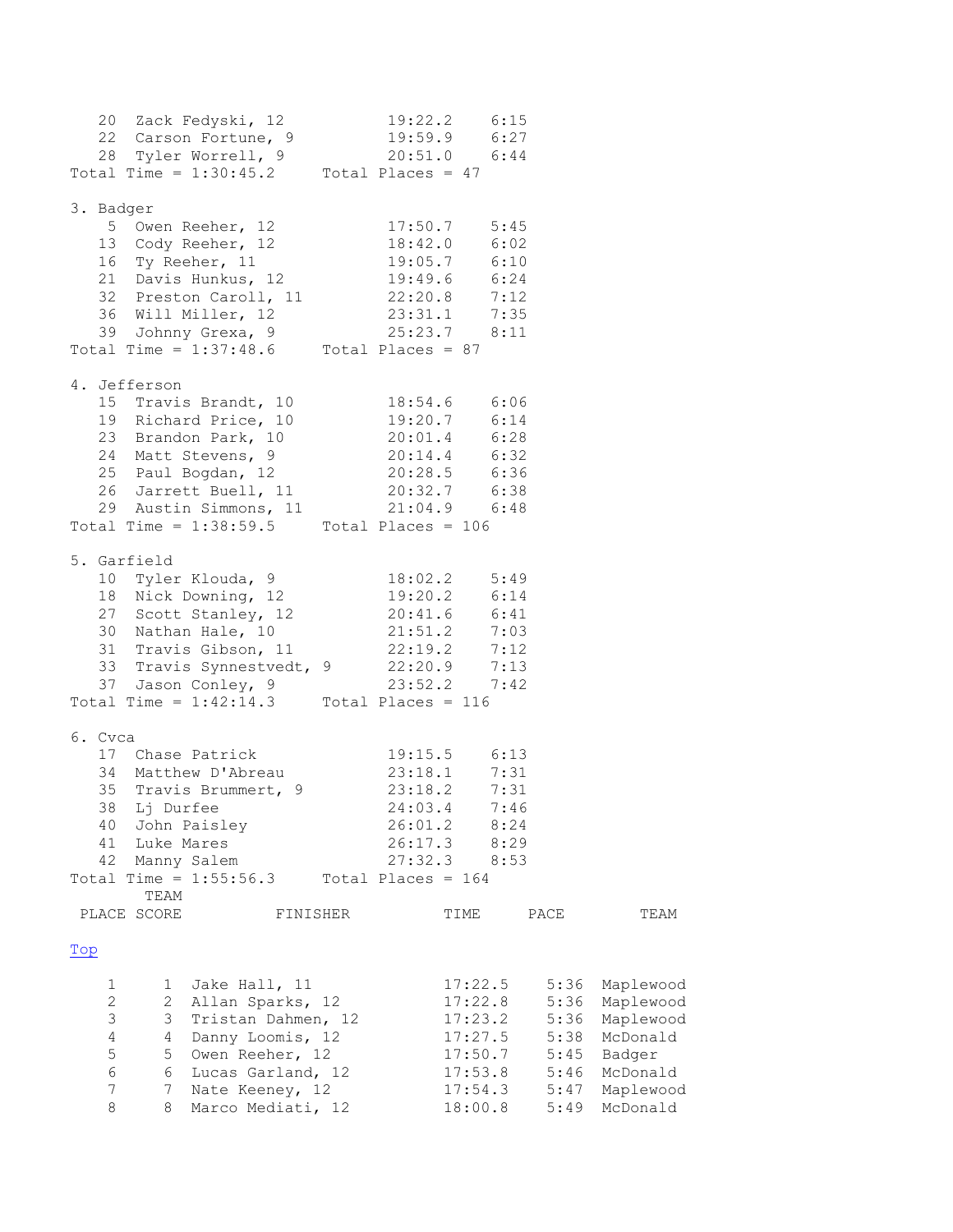<span id="page-2-1"></span><span id="page-2-0"></span>

| 9  | 9  | Cj Seitz, 11          | 18:01.2                         | 5:49 | McDonald                |
|----|----|-----------------------|---------------------------------|------|-------------------------|
| 10 | 10 | Tyler Klouda, 9       | 18:02.2                         | 5:49 | Garfield                |
| 11 |    | 11 Ethan Sparks, 10   | 18:17.6                         | 5:54 | Maplewood               |
| 12 | 12 | Mike Shipman, 11      | 18:22.8                         | 5:56 | Maplewood               |
|    |    |                       |                                 |      |                         |
|    |    |                       | Pace: 6:00   7:00   8:00        | 9:00 | $ $ Top                 |
| 13 | 13 | Cody Reeher, 12       | 18:42.0                         | 6:02 | Badger                  |
| 14 | 14 | Nick Cowger, 11       | 18:52.8                         | 6:05 | Maplewood               |
| 15 | 15 | Travis Brandt, 10     | 18:54.6                         | 6:06 | Jefferson               |
| 16 |    | Aaron Cline, 12       | 19:02.6                         | 6:09 | Ravenna                 |
| 17 |    | Billy Clark, 11       | 19:04.4                         | 6:09 | Maplewood               |
| 18 | 16 | Ty Reeher, 11         | 19:05.7                         | 6:10 | Badger                  |
| 19 |    | Zack Temple, 12       | 19:08.2                         | 6:10 | Newbury                 |
| 20 | 17 | Chase Patrick         | 19:15.5                         | 6:13 | Cvca                    |
| 21 | 18 | Nick Downing, 12      | 19:20.2                         | 6:14 | Garfield                |
| 22 | 19 | Richard Price, 10     | 19:20.7                         | 6:14 | Jefferson               |
| 23 | 20 | Zack Fedyski, 12      | 19:22.2                         | 6:15 | McDonald                |
| 24 |    | Ken Begley, 11        | 19:30.4                         | 6:18 | Maplewood               |
| 25 | 21 | Davis Hunkus, 12      | 19:49.6                         | 6:24 | Badger                  |
| 26 |    | 22 Carson Fortune, 9  | 19:59.9                         | 6:27 | McDonald                |
| 27 |    | 23 Brandon Park, 10   | 20:01.4                         | 6:28 | Jefferson               |
| 28 |    | Samuel Cain, 11       | 20:08.7                         | 6:30 | Chalker                 |
| 29 |    | Ethan Faatz, 9        | 20:12.9                         | 6:31 | Maplewood               |
| 30 | 24 | Matt Stevens, 9       | 20:14.4                         | 6:32 | Jefferson               |
| 31 |    | Stephen Peters, 9     | 20:24.3                         | 6:35 | Maplewood               |
| 32 | 25 | Paul Bogdan, 12       | 20:28.5                         | 6:36 | Jefferson               |
| 33 |    | Ethan Ritenour, 12    | 20:31.1                         | 6:37 | Ravenna                 |
| 34 | 26 | Jarrett Buell, 11     | 20:32.7                         | 6:38 | Jefferson               |
| 35 | 27 | Scott Stanley, 12     | 20:41.6                         | 6:41 | Garfield                |
| 36 |    | Reilly Michael, 9     | 20:47.1                         | 6:42 | Maplewood               |
| 37 | 28 | Tyler Worrell, 9      | 20:51.0                         | 6:44 | McDonald                |
| 38 |    | Braden Rupe, 10       | 20:57.7                         | 6:46 | McDonald                |
| 39 |    | Alex Ventura, 11      | 21:02.7                         | 6:47 | Maplewood               |
| 40 |    | Alex Clark, 10        | 21:04.3                         | 6:48 | Maplewood               |
| 41 | 29 | Austin Simmons, 11    | 21:04.9                         | 6:48 | Jefferson               |
| 42 |    | Alex Ricketts, 12     | 21:05.0                         | 6:48 | McDonald                |
|    |    |                       | Pace: 6:00   7:00   8:00   9:00 |      | $  \nightharpoonup$ Top |
| 43 |    | Andy Pickard, 11      | 21:49.8                         | 7:03 | Jefferson               |
| 44 | 30 | Nathan Hale, 10       | 21:51.2                         | 7:03 | Garfield                |
| 45 |    | Josh Voitushenko, 11  | 21:56.5                         | 7:05 | Newbury                 |
| 46 |    | Luke Staudecher, 11   | 21:57.0                         | 7:05 | McDonald                |
| 47 |    | Noah Shopinsky, 11    | 22:08.5                         | 7:09 | McDonald                |
| 48 | 31 | Travis Gibson, 11     | 22:19.2                         | 7:12 | Garfield                |
| 49 | 32 | Preston Caroll, 11    | 22:20.8                         | 7:12 | Badger                  |
| 50 | 33 | Travis Synnestvedt, 9 | 22:20.9                         | 7:13 | Garfield                |
| 51 |    | Ryan Jacobs, 10       | 22:28.2                         | 7:15 | Jefferson               |
| 52 | 34 | Matthew D'Abreau      | 23:18.1                         | 7:31 | Cvca                    |
| 53 | 35 | Travis Brummert, 9    | 23:18.2                         | 7:31 | Cvca                    |
| 54 |    | Kameron Peterson, 10  | 23:18.5                         | 7:31 | Maplewood               |
| 55 |    | Tyler Canada, 10      | 23:24.7                         | 7:33 | McDonald                |
| 56 | 36 | Will Miller, 12       | 23:31.1                         | 7:35 | Badger                  |
| 57 |    | Sam Stimson, 12       | 23:40.2                         | 7:38 | Jefferson               |
| 58 | 37 | Jason Conley, 9       | 23:52.2                         | 7:42 | Garfield                |
| 59 |    | Nicolas Peart, 9      | 23:53.0                         | 7:42 | Garfield                |